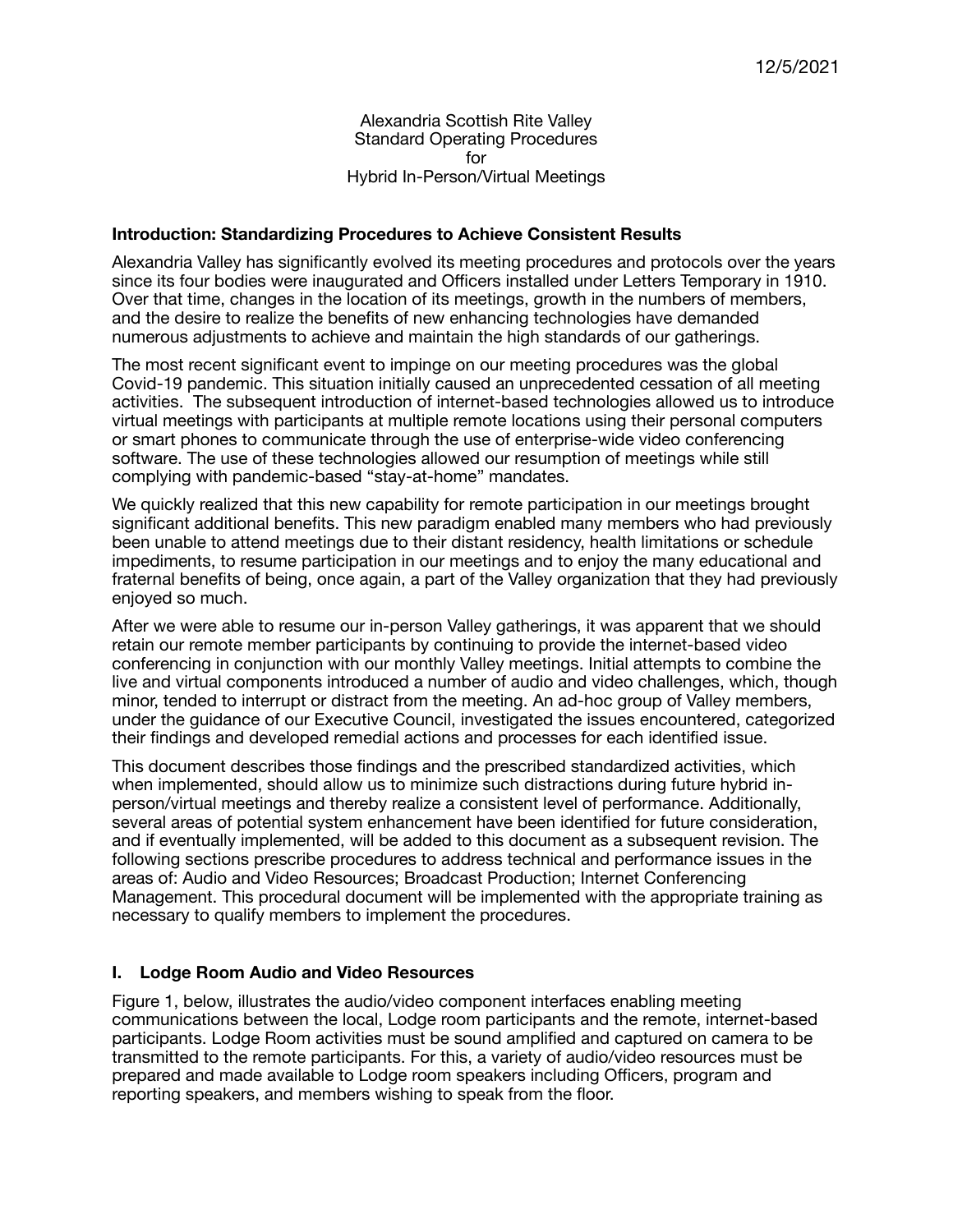

Figure 1. Audio/Video Conference Architecture

A. *Wired Microphones.* Typically, four wired microphones are provided for use by the Presiding Officer, Second Officer, Secretary, and Treasurer at their stations. If required, the mic in the East may be passed to the Prelate or to the speaker at the lectern in the East. The Treasurer's mic may be passed to the speaker at the floor level lectern in the NE. All lodge room audio inputs are connected to the Audio Mixer located in the room immediately behind the Treasurer's desk.

# *Required Procedures*.

- 1. Setup and Check: All wired mics should be checked prior to meeting for proper operation and volume. All settings are preset at the Audio Mixer - check to confirm that they have not been manipulated by untrained members.
- 2. Distribution: Determine all mic location requirements prior to the meeting to ensure appropriate equipment/lecterns are in place.
- B. *Wireless Microphones*. Additional amplification for use by members speaking from the sidelines, or by the Prelate from the altar or his place in the East, or by program presenters who wish to speak from a lectern placed in the NE may be enabled through the use of handheld, lavaliere or headset wireless mics.

### *Required Procedures*.

- 1. VM Inform technical support personnel of those who will require wireless mics.
- 2. Tech Equip those identified as users with the appropriate mic.
- 3. Tech Perform sound level checks to ensure proper settings.
- 4. Tech Collect and store mics following meeting.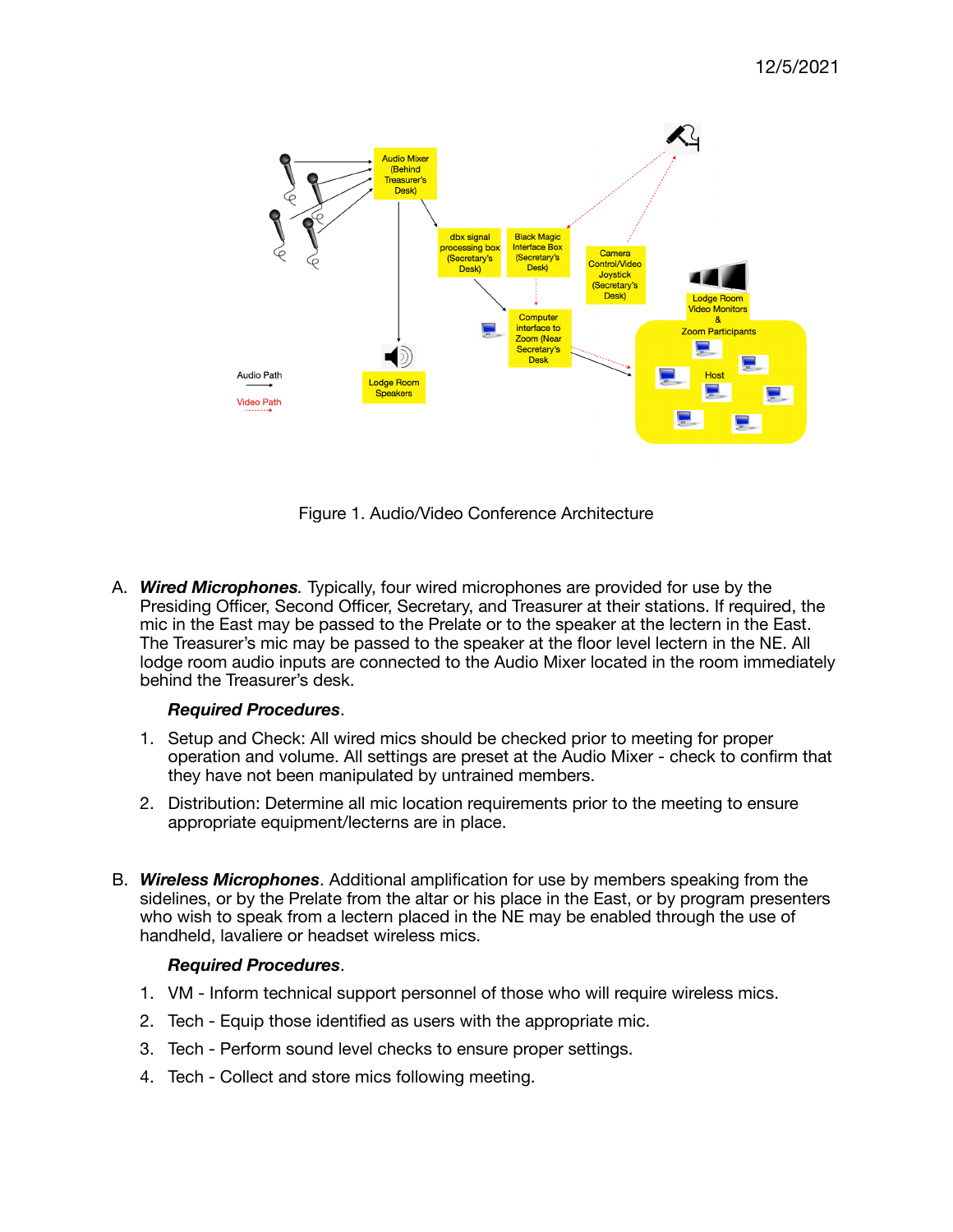*C. Lodge Room Camera.* A ceiling mounted, remotely controlled camera is installed between the altar and the West. The camera can be rotated through a  $270^{\circ}$  field of view with a  $+/-$ 45° void from a line drawn from the camera to the North side of the Lodge room. The Camera pointing, elevation and zoom is controlled with the PTZ Optics PT-JOY-G3 joystick by the Broadcast Production Engineer near the Secretary's desk, as discussed in the next section.

### *Required Procedures*.

- 1. Zoom Setup for Camera Computer (IP Address: 192.168.1.29)
	- **Camera #1** (Ensure camera selected is #1)
	- Presets on the PT-JOY-G3 joystick control box: (Push: Button Recall, Number, Enter)
		- Recall #1, enter East
		- Recall #2, enter West
		- Recall #3, enter Speaker
		- Recall #4, enter Secretary
		- Recall #5, enter Treasurer
- **II. Broadcast Production.** Audio/video originating from the Lodge room is passed through a central computer interface to be transmitted into Lodge Room speakers and video monitors for local users, and to the Internet Conference System for virtual users. The computer is stored in the vault in the Secretary's office and other components are stored on the Secretary's desk in the Lodge Room.

#### *Required Procedures*.

- 1. Pre-meeting Broadcast Engineer checks…
	- a. Confirm computer connections from the dbx signal processing and Black Magic interface units.
		- Plug in Audio cable from BlackMagic
		- Plug in USB cable from dbx signal processor
		- Plug in HDMI cable from video monitors
		- Ensure Microphone is set to BlackMagic
			- Cable is plugged into headset position
			- Microphone in "open" position
		- Ensure "Host" computer has set view for "Speaker" so the speaker is the main image see on screen.
	- b. Perform camera operational check to confirm settings and connections.
	- c. Check volume settings at audio mixer (in room behind treasurer).
- **III. Internet Conferencing Management (Hosting) Zoom, or other chosen conferencing** product, requires pre-meeting administrative tasks including: (1) meeting announcement and registration invitation; (2) participation sign-in details to all registered participants; (3) host acceptance of participants wishing to log-in for the meeting.

*Required Procedures*. Webinars can require pre-registration, with the option for the host to add custom registration questions, or registration can be turned off for attendees to join by simply clicking a link at the time of the webinar. Webinars can be held once, reoccur in a series, or can be the same session held multiple times.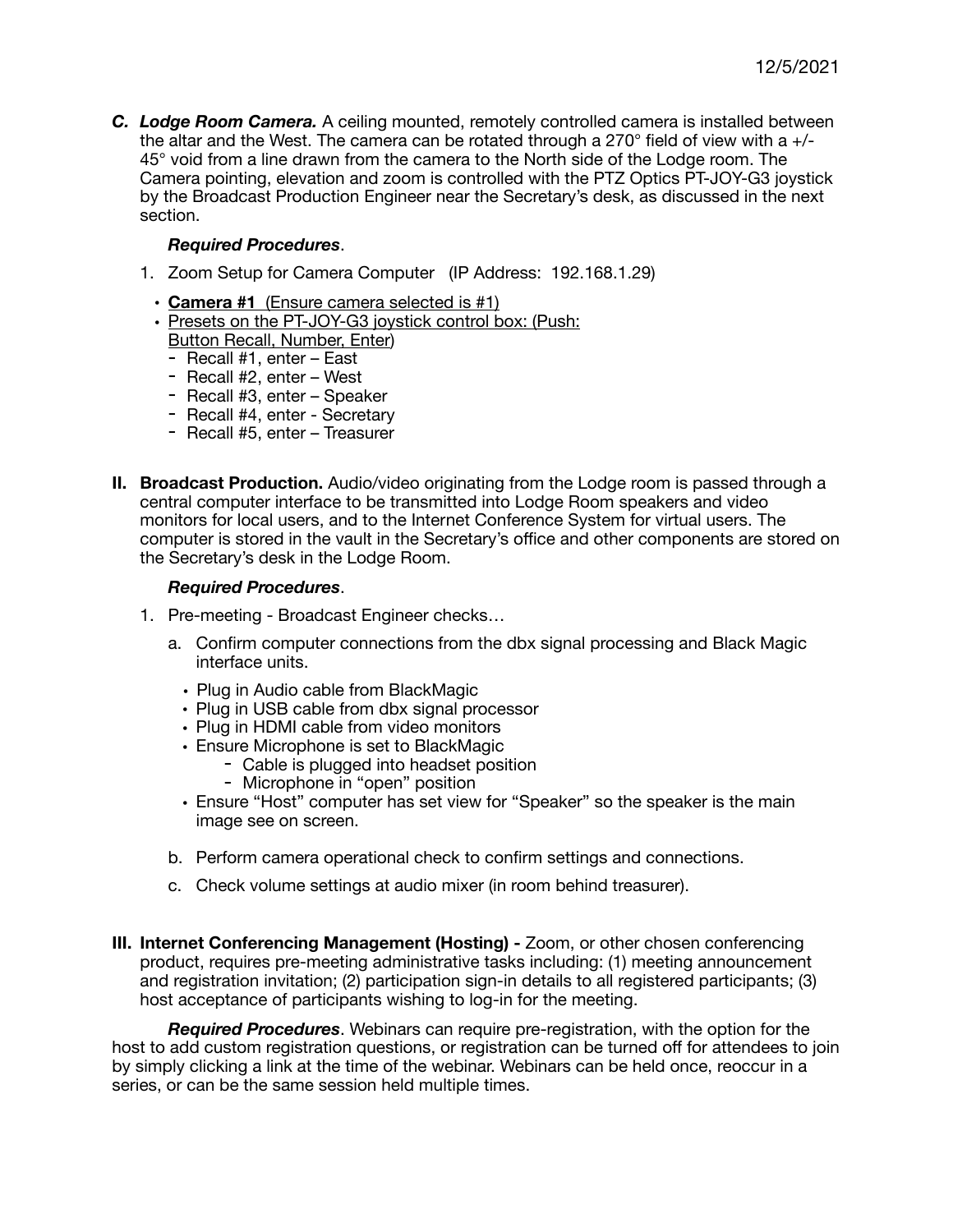- 1. Scheduling a Webinar
	- a. Sign in to the Zoom web portal.
		- Use Acct: [secretary@AlexandriaScottishRite.org](mailto:secretary@AlexandriaScottishRite.org)

Password: See: John Suit KCCH or Ill Dave Morris 33rd

- b. In the navigation menu, click [Webinars](https://zoom.us/webinar/list). You will see a list of scheduled webinars.
- c. Select 'Schedule a Webinar'.
- d. Choose the desired [webinar settings.](https://support.zoom.us/hc/en-us/articles/204619235%22%20%5Ct%20%22_self) These are pre-configured for the account.

2. Registration process. Select the Registration option to require registration. If registration is required and the webinar is a reoccurring event, specify one of the following options:

- a. Attendees register once and can attend any of the occurrences: Registrants can attend all of the occurrences. All dates and times of the webinar will be listed and the registrant will be registered for all occurrences.
- b. Attendees need to register for each occurrence to attend: Registrants need to register separately for each occurrence to attend. They can only choose one date and time on the registrant page.
- c. Attendees register once and can choose one or more occurrences to attend: Registrants register once and can choose one or more occurrences to attend. They will need to select which dates and times they would like to attend and they will only be registered for those occurrences. They can choose multiple options.
- d. Note: If you schedule a [recurring webinar](https://support.zoom.us/hc/en-us/articles/216354763%22%20%5Ct%20%22_self) with registration, editing the recurring webinar will cause you to lose registration data, meaning registrants will have to register again.
- 3. Automatic Registration Approval
	- a. With your webinar now scheduled. Scroll down to the bottom of the webinar details page to view the registration options under Invite Attendees. Next to Approval, it will list Automatically Approve or Manually Approve.
	- b. If it lists Manually Approve, click Edit on the right side.
	- c. In the Registration tab, select Automatically Approve.
	- d. Click Save All.
	- e. Copy the registration URL or the invitation to share with your attendees.

4.Meeting log-in process

- a. Open Browser.
- b. Go to join.zoom.us.
- c. Enter your meeting ID provided by the host/organizer.
- d. Click Join. If this is your first time joining from Google Chrome, you will be asked to open the Zoom client to join the meeting.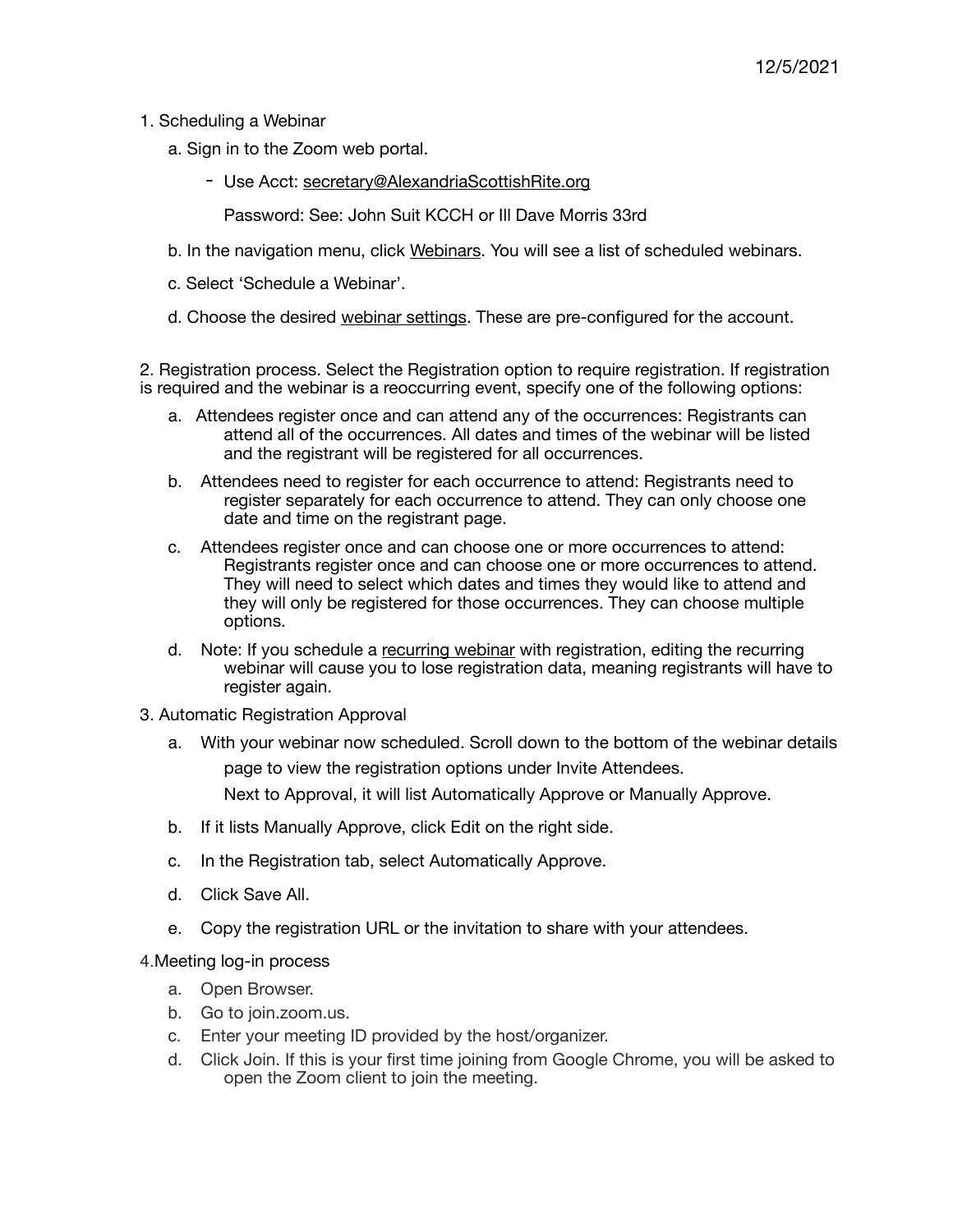- 5. Protocol placard to be displayed for all remote participants at log-in showing
	- a. Placard states "The Alexandria AASR Meeting will begin directly following the meeting opening"
	- b. Placard states "Please use the Raise Hand function, if you would like to be recognized within the lodge room." Please note, "Rules of conduct and decorum apply on zoom as they do in lodge"

*[Zoom Reference: <https://support.zoom.us/hc/en-us/articles/204619915>]* 

- 6. Inviting attendees and panelists
	- a. Panelists AASR Meeting (Presenter(s)) are full participants in the meeting. They can view and send video, screen share, annotate, etc. Panelists do not count towards the maximum number of attendees for your webinar, but rather are limited by your maximum meeting capacity. Please note that panelists will receive an email invitation separate from the attendees of the Webinar, which includes their unique join URL and other joining information.
	- b. Attendees AASR Meeting (Membership) are view-only participants, who can be unmuted if the host chooses. Their view of the webinar is controlled by the host. The maximum number of attendees is determined by your webinar license (500, 1000, 3000, etc.). They can interact with the host and the panelists through the [Q&A](https://support.zoom.us/hc/en-us/articles/203686015%22%20%5Ct%20%22_self) and [in-webinar chat.](https://support.zoom.us/hc/en-us/articles/205761999%22%20%5Ct%20%22_self)
	- c. If the webinar requires registration, the host will need to share the registration link and have the attendees complete the registration form. Once registered, they will receive an email notification with a unique join link. If an attendee tries to join with a generic join link or the Webinar ID, they will be routed to the registration page to complete registration.
	- d. This process is for sending the invitation to the AASR Alexandria Secretary for submission.
	- e. Copy the registration URL and send via email to [secretary@alexandriascottishrite.org](mailto:secretary@alexandriascottishrite.org)
- **7.** Starting a webinar. There are a few ways that you can start your webinar.
	- *a. Sign in to the Zoom web portal and click Webinars.*
	- *b. Find the webinar, and click Start.*
	- *c. In the Zoom desktop client, click on the Meetings tab.*
	- *d. If you have added this to your calendar, click on the link displayed on your calendar reminder. Make sure that you are logged into your Zoom account before clicking the link.*
- **IV. Training Requirements**  Various training requirements will be addressed separately from this SOP which is intended to provide a checklist for pre-meeting preparations and for the actual conduct of the hybrid meeting. These requirements will be met through a combination the following: